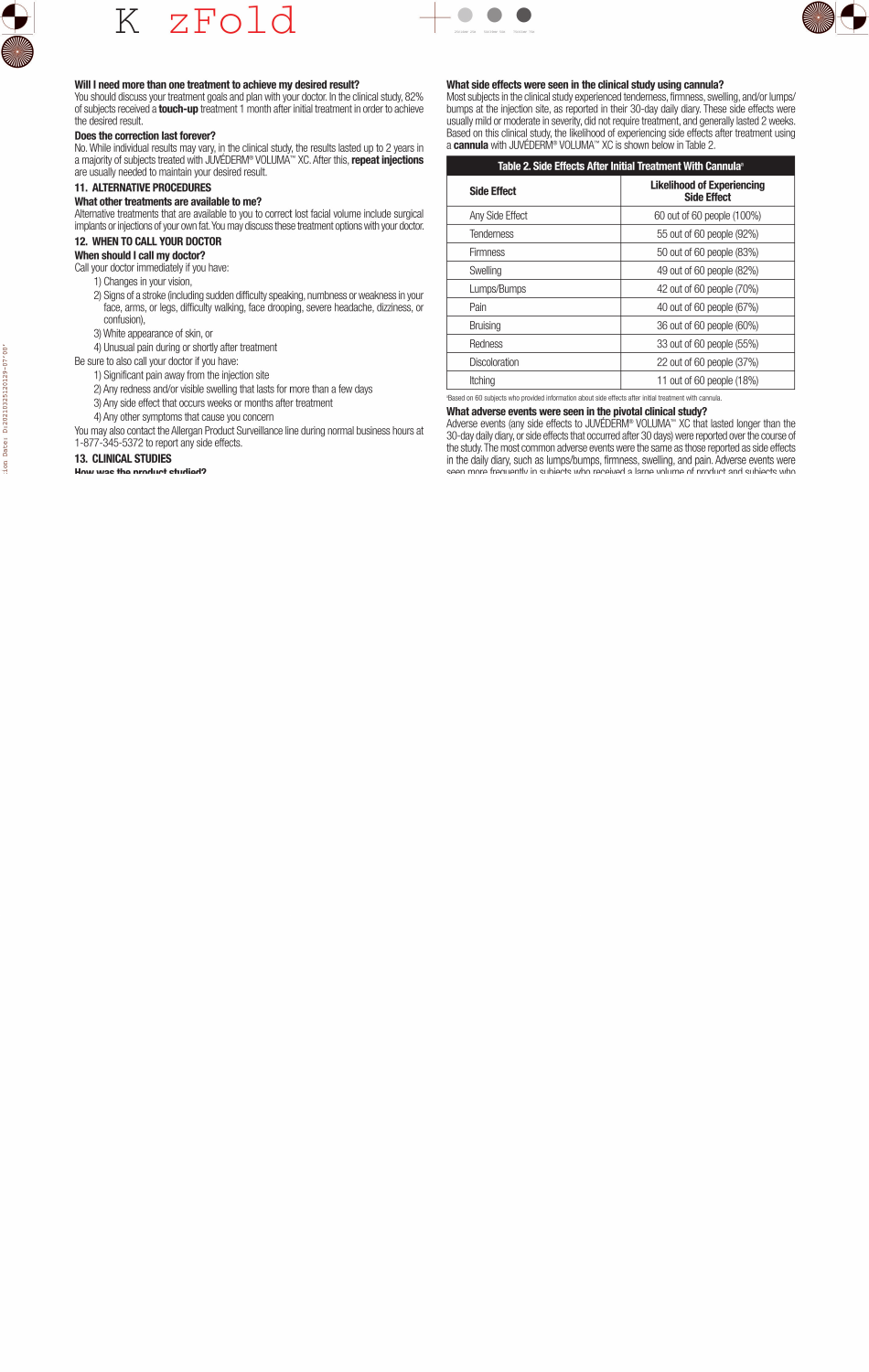# Before beginning your treatments, please review this important information. 1. GLOSSARY

(Note that terms in the glossary are in bold throughout this document.)

*Abscess*—a swollen lump filled with pus

*Anesthetic*—a substance that reduces sensitivity to pain

*Arnica*—an herbal ointment that is commonly used to treat pain, bruising, and swelling *BDDE*—a small biodegradable compound added to crosslink the HA in the gel

*Epinephrine*—a medication used in emergencies to treat serious allergic reactions

*Hyaluronic acid (HA)*—a polysaccharide (sugar) that is naturally in the body. It keeps skin moisturized and soft. HA fillers, including JUVÉDERM® VOLUMA™ XC, are a modified form of the HA that is naturally in your body

*Hyaluronidase*—an enzyme that breaks down hyaluronic acid

*Lidocaine*—a synthetic compound used as a local anesthetic to decrease pain *Necrosis*—death of living tissue (skin)

*NSAIDs*—nonsteroidal anti-inflammatory medicine, such as aspirin or ibuprofen **Photonumeric**—using numbers to rate pictures

*Pigmentation disorder*—a medical condition that results in a change in skin color *Primary study endpoint*—the main measurement of success for the study

*Repeat injection*—an additional treatment with dermal filler that is given after the effects of the initial treatment have worn off, in order to maintain the desired result

*Subcutaneous and/or supraperiosteal*—the layer under the skin, just above the bone, where JUVÉDERM® VOLUMA™ XC is injected

**Topical**—a cream or ointment applied on top of the skin and affecting only the area to which it is applied

*Touch-up*—an additional injection of a small amount of dermal filler usually given about 2 weeks to 1 month after the initial injection. A touch-up treatment may be necessary to achieve the desired result

*Vasodilators*—medicines that open blood vessels

**VYCROSS<sup>®</sup>** *technology*—a unique manufacturing process that provides a high concentration of crosslinked HA for long-lasting results. It creates a smooth-consistency gel that flows easily into the skin and provides a smooth, natural look and feel

# 2. PRODUCT DESCRIPTION What is it?

JUVÉDERM® VOLUMA™ XC injectable gel is a smooth, colorless hyaluronic acid (HA) gel that contains a small quantity of local **anesthetic (lidocaine). HA** is a naturally occurring sugar found in the human body. The role of HA in the skin is to deliver nutrients and help the skin retain its natural moisture and softness. The addition of **lidocaine** helps to improve the comfort of the injection. JUVÉDERM® VOLUMA™ XC injectable gel is manufactured using VYCROSS® technology; during which, a small

amount of the biodegradable compound **BDDE** is added to crosslink the HA in the gel. VYCROSS<sup>®</sup> technology results in a specialized smooth-gel filler that produces long-lasting results at the treatment site. JUVÉDERM® VOLUMA™ XC is delivered by an injection into the chin and surrounding area of the face for shaping of the chin.

# 3. INDICATION/INTENDED USE

# What is it for?

JUVÉDERM® VOLUMA™ XC is indicated for deep (subcutaneous and/or supraperiosteal) injection for augmentation of the chin region to improve the chin profile in adults over the age of 21.

# What does it do?

JUVÉDERM® VOLUMA™ XC injectable gel is injected into the chin area to increase the chin projection. It temporarily adds volume to the chin area and results in an improved chin shape. Figure 1 shows the treatment areas for JUVÉDERM® VOLUMA™ XC for chin augmentation.



#### How is it used?

It is injected under the skin, just above the bone, into the chin area using a small needle or cannula (blunt tip needle).

# 4. CONTRAINDICATIONS

# Are there any reasons why I should not receive JUVÉDERM® VOLUMA™ XC injectable gel?

Your doctor will ask about your medical history to determine if you are an appropriate candidate for treatment.

- You should not use the product if you have severe allergies with a history of severe reactions (anaphylaxis) or history or presence of multiple severe allergies. Use may result in an allergic reaction.
- You should not use the product if you are allergic to lidocaine or to the proteins used to make the **HA** in JUVÉDERM® VOLUMA™ XC (Gram-positive bacterial proteins). Use may result in an allergic reaction.

# 5. PRECAUTIONS

# What precautions should my doctor advise me about?

The following are important treatment considerations for you to discuss with your doctor and understand in order to help avoid unsatisfactory results and complications.

- Minimize strenuous exercise and exposure to extensive sun or heat within the first 24 hours following treatment. Exposure to any of these may cause temporary redness, swelling, and/or itching at the injection site.
- Tell your doctor if you are pregnant or breastfeeding. The safety of JUVÉDERM® VOLUMA™ XC injectable gel for use during pregnancy, or in women who are breastfeeding, has not been studied.
- Tell your doctor your age and discuss how your age may influence your decision to use this product. The safety of JUVÉDERM® VOLUMA™ XC has not been studied in patients under 22 years or over 80 years.
- Tell your doctor which areas of your face you would like to have treated. This product is intended for use in the chin and cheek (refer to the JUVÉDERM® VOLUMA™ XC Patient Label for Cheek Augmentation) areas. The safety and effectiveness for treatment in other areas have not been established in controlled clinical studies.
- Tell your doctor if you have a history of excessive scarring (thick, hard scars). The safety of JUVÉDERM® VOLUMA™ XC injectable gel in patients with a history of excessive scarring has not been studied and may result in additional scars.
- Tell your doctor if you have a history of pigmentation disorders. The safety of JUVÉDERM® VOLUMA™ XC in patients with a history of **pigmentation disorders** has not been studied. Use in these patients may result in changes in pigmentation.
- Tell your doctor if you are on therapy used to decrease the body's immune response (immunosuppressive therapy). Use may result in an increased risk of infection.
- Tell your doctor before treatment if you are using substances that can prolong bleeding, such as aspirin, ibuprofen, or other blood thinners. As with any injection, this may result in increased bruising or bleeding at the injection site.
- Patients who experience skin injury near the site of JUVÉDERM® VOLUMA™ XC implantation may be at a higher risk for adverse events.
- Loose skin of the chin, neck, or jaw could obscure the effects of JUVÉDERM® VOLUMA™ XC treatment in the chin region. Therefore, in the chin study, the device was not evaluated in subjects with significant loose skin of the chin, neck, or jaw.
- The effect of JUVÉDERM® VOLUMA™ XC injection into the chin on facial hair growth has not been studied.

# 6. RISKS

# What are possible side effects?

In the clinical study, most side effects were mild (easily tolerated) in nature, and generally resolved in 2 to 4 weeks. The most common side effects include temporary reactions at the treatment site such as tenderness, firmness, swelling, pain, lumps/ bumps, bruising, redness, itching, and discoloration. These side effects are consistent with other facial-injection procedures. See Section 14 for additional information on side effects seen in the clinical study.

Although most side effects will resolve with time, some side effects may persist longer than 30 days. Your doctor may choose to treat them with medications, such as antibiotics, steroids, or **hyaluronidase** (an enzyme that breaks down **HA**).

As with all skin-injection procedures, there is a risk of infection.

One of the risks with using this product is unintentional injection into a blood vessel. The chances of this happening are very small, but if it does happen, the complications can be serious, and may be permanent. These complications, which have been reported for facial injections, can include vision abnormalities, blindness, stroke, temporary scabs, or permanent scarring of the skin.

#### What side effects have been reported through voluntary postmarket surveillance of JUVÉDERM® VOLUMA™ XC use in and outside of the United States?

The most commonly reported adverse events were swelling, redness, bruising, pain, nodule, and inflammation.

- Swelling, redness, and pain generally occurred from immediately to 2 months after injection. The treatment prescribed included NSAIDs, antihistamines, antibiotics, steroids, **arnica**, and **hyaluronidase**. In most cases, these went away within a few days to 5 weeks
- Bruising generally occurred from immediately to 1 day after injection. Treatment included NSAIDs, antihistamines, antibiotics, steroids, arnica, and hyaluronidase. In most cases, it went away within a few days to 6 weeks
- Nodules generally occurred from immediately to 2 months after injection. Treatment included NSAIDs, antibiotics, steroids, and hyaluronidase. In most cases, nodules went away within 1 month
- Inflammation generally occurred from the day of treatment to 4 months after injection. Treatment included antibiotics, steroids, and needle aspiration. Resolution of symptoms has been reported within 4 days

Additionally, there have been reports of allergic reaction, infection, discoloration, and blood vessel blockage.

- Allergic reaction generally occurred from immediately to 1 day after injection. Treatment included steroids and antihistamines
- Infection generally occurred from immediately to 1 month after injection. Treatment included antibiotics, pain killers, antifungals, and antibacterial medicines
- Discoloration generally occurred from immediately to 1 month after injection. Treatment included antihistamines, **arnica, hyaluronidase, NSAIDs**, and steroids

# **JUVÉDERM®** VOLUMA<sup>™</sup> XC